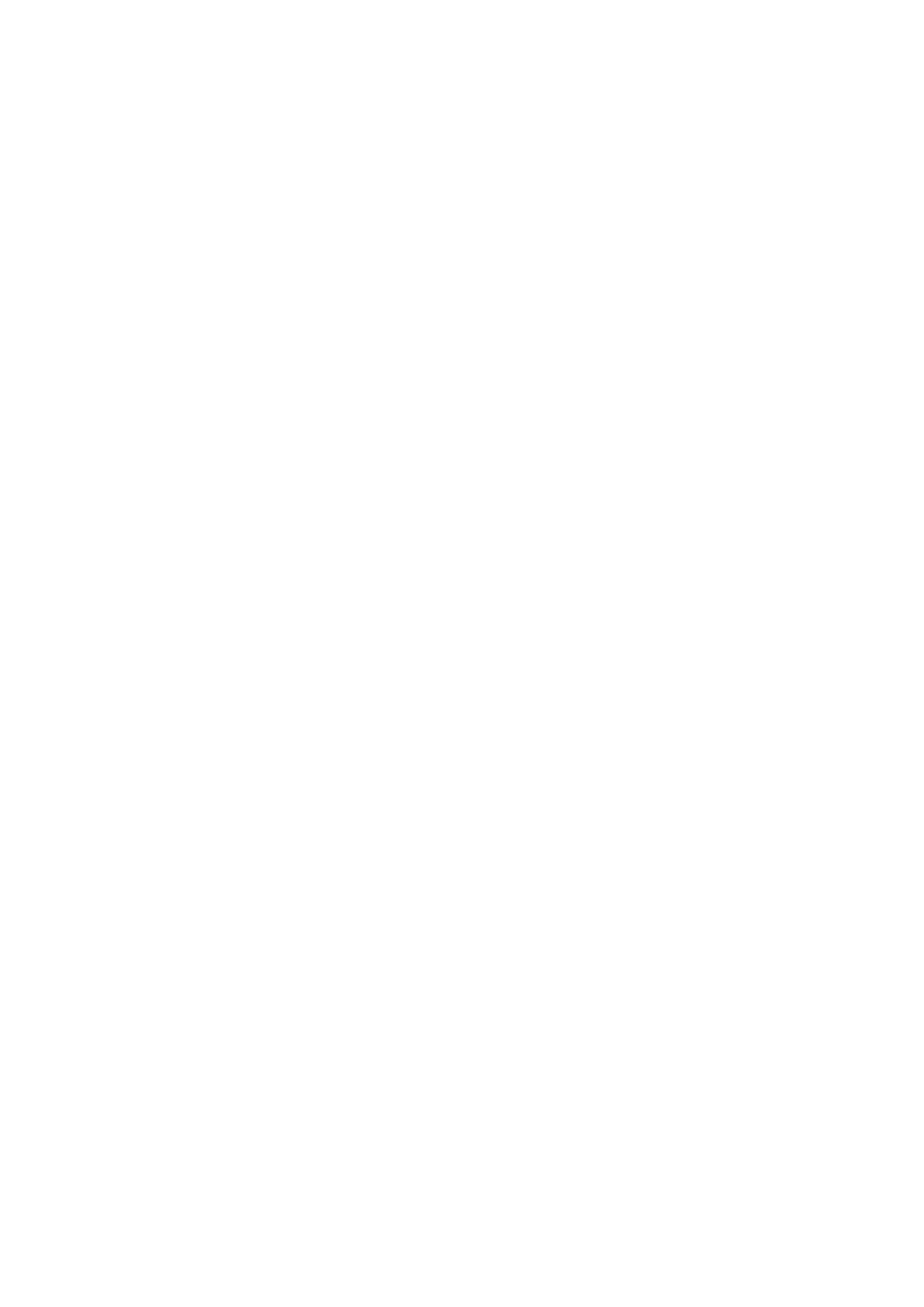# **Protocol on Cabinet – Overview and Scrutiny Relations**

# **1. Introduction**

- 1.1 The aim of the protocol is not intended to change the respective constitutional positions, roles or responsibilities of either the Cabinet or the Overview and Scrutiny Committees.
- 1.2 It is to clarify relationships between the two and help ensure the smooth conduct of overview and scrutiny business and encourage effective communication between overview and scrutiny and the Cabinet.
- 1.3 This Protocol applies to all Members of the Overview and Scrutiny Committees, any Member who may sit on a Scrutiny Task and Finish Group, Working Group or Inquiry Session and all Members of the Executive (comprising the Leader and the various Cabinet Members).
- 1.4 It provides guidance on the way in which both types of Members interact to enable the Authority to carry out the Overview and Scrutiny function. The Protocol also outlines the framework and procedures underpinning the operation of scrutiny and provides guidance on role of officers who support this process.
- 1.5 The key responsibilities of overview and scrutiny at the Council are to:
	- o Hold the Cabinet and Corporate Management Team to account for their decisions;
	- o Review Council policy, the way policies are implemented and their impact on local people;
	- o Scrutinise decisions before they are made and before they are implemented; and
	- o Contribute to the development of policy by investigating issues of local concern and making recommendations to the Cabinet (and Council's partners).

# **2. Objectives**

- 2.1 To enable Overview and Scrutiny Members, Officers and Cabinet Members to fully understand their powers, roles and responsibilities in relation to the Overview and Scrutiny function, so as to maximise their personal effectiveness.
- 2.2 To establish a positive framework and the necessary procedures to enable scrutiny to work effectively.
- 2.3 To promote an ethos of mutual respect, trust and courtesy in the interrelationships between Scrutiny Members and Cabinet Members and to foster a climate of openness leading to constructive debate, with a view to ensuring service improvements.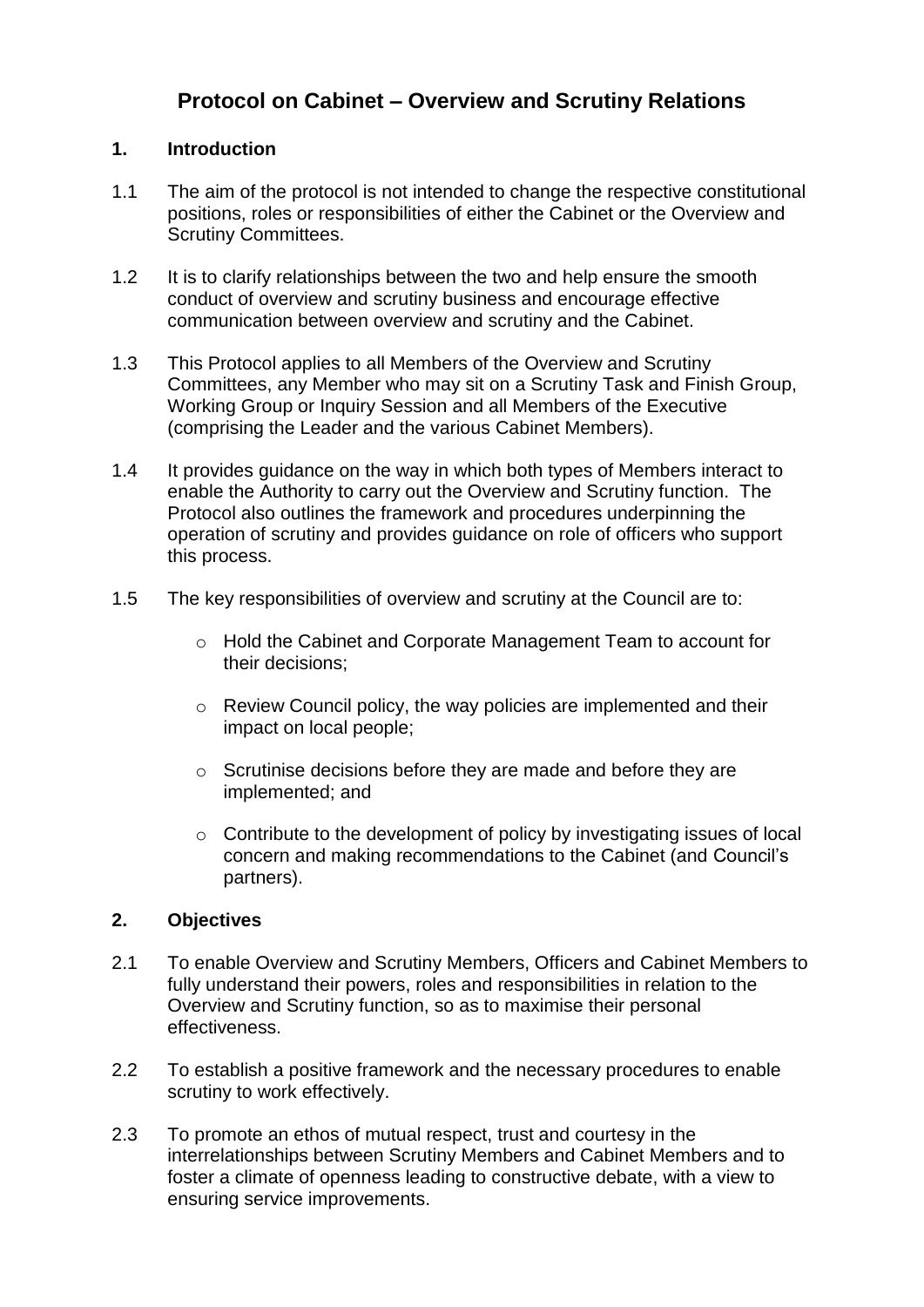- 2.4 To create a culture of holding the Executive to account on behalf of the electorate, by monitoring the effectiveness of the Council's policies and through the regular review of its performance in relation to service delivery.
- 2.5 To define and clarify the role of the Executive as an integral component of the scrutiny process.

# **3. Holding the Executive to Account**

- 3.1 One of the underpinning principles of Overview and Scrutiny is the ability of non-Executive Members to hold the Executive to account. A key method of ensuring accountability is through critically and routinely considering the performance and decisions taken by the Executive.
- 3.2 To facilitate this approach, the Scrutiny Committees may challenge the Executive about decisions, which it has taken collectively, or Officer Key Decisions. The Scrutiny Committees may also consider any relevant performance information in respect of the delivery of services. In addition, the Committee may query or make recommendations in relation to decisions which the Executive is proposing to take, as set out in the Forward Plan.
- 3.3 The Executive will be required to consider any recommendations or views expressed by the Scrutiny Committees and to take such action it sees fit. Where any decision taken by the Executive is not in accordance with advice provided by the Committees, the relevant Cabinet Member should be prepared to provide an explanation of the reasons for that decision to the Committee concerned.

#### **4. Powers of the Overview and Scrutiny Committees**

- 4.1 Section 3 of Part 3 (Responsibility for Functions) of the Council's Constitution, sets out the relevant powers of the Overview and Scrutiny Committees, which include:
	- o The power to review or scrutinise decisions made, or other actions taken, in connection with the discharge of Executive functions;
	- $\circ$  The power to make reports or recommendations to the Executive with respect to the discharge of any Executive functions;
	- o The power to assist the Council and the Executive in the development of the policy framework and budget, subject to the limitations set out in the Budget and Policy Framework Procedure Rules; and
	- o The power to require Members of the Executive to attend before it to answer questions.

# **5. Overview and Scrutiny Committee Agendas**

5.1 The agenda of each Scrutiny Committee meeting will include an item on the Committee's Work Plan to enable the Committee's priorities for scrutiny for the remainder of the Municipal Year to be included and prioritised.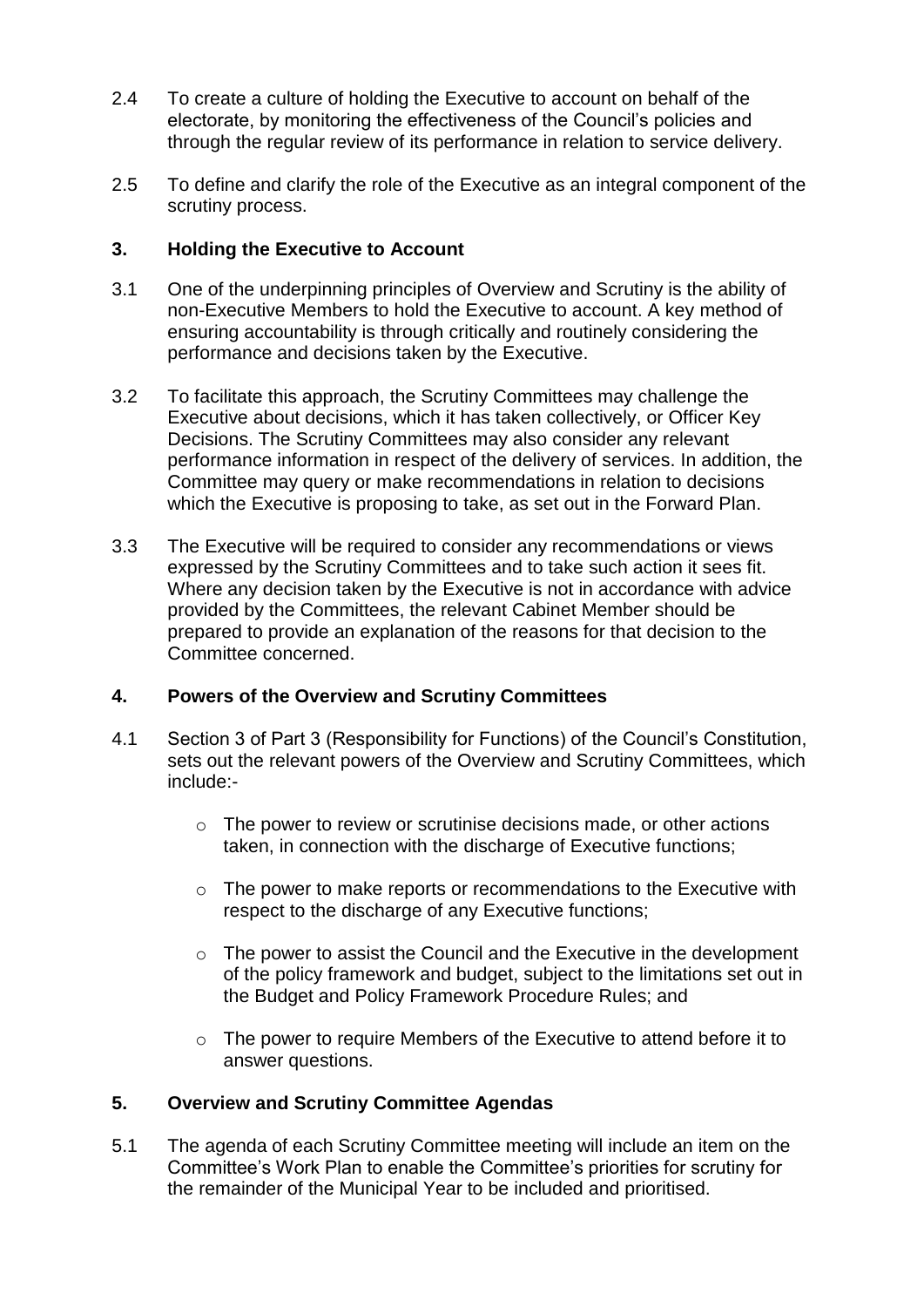- 5.2 The Cabinet Member may be invited to comment on the Committee's proposed priorities within the Work Plan to inform the selection process and to undertake a co-ordinating role by providing advice to the Committee about any potential conflict between proposed scrutiny topics and areas of planned policy development.
- 5.3 The Cabinet Member may also advise the Committee about instances where it may be requested by the Executive to assist in policy development. Members may at any time propose items for inclusion in the Committee's Work Plan. Such topics may include not only Council Services, but also any relevant item, which affects the Borough or its residents.
- 5.4 The agendas of the Scrutiny Committees will include quarterly performance monitoring information at relevant times during the municipal year. The purpose of this item is to assist Members to monitor the recent performance of services within its remit against key targets and to make recommendations or to implement a more detailed scrutiny review in relation to those areas of identified weakness.

# **6. Attendance by Executive Members at Scrutiny Committees (including 'Call-In' meetings)**

- 6.1 Cabinet Members will normally be expected to attend meetings of the Scrutiny Committees, for the purposes of being held to account in relation to decisions taken and to answer questions in relation to proposed decisions.
- 6.2 Cabinet Members are encouraged to avail themselves of every opportunity to gauge the views of non-Executive Members on any issues falling within their remit. A close working relationship and an open exchange of views will be of particular importance to the Cabinet Member and Scrutiny Members, where consideration is being given to the development of the Council's budget or policy framework.
- 6.3 Cabinet Members will normally be expected to attend any meeting of a Scrutiny Committee at which it is intended to consider a Call-In request in relation to his/her area of responsibility.
- 6.4 At Call-In meetings, the purpose of the Cabinet Member's attendance is to answer questions of fact and not to present the item. Cabinet Members need to be careful not to be drawn into the debate, so as to avoid any possible allegations of becoming involved in the scrutiny of their own decisions which may bring them into conflict with the Code of Conduct. It is therefore important to draw the distinction between answering questions of fact and becoming involved in the Committee debate into the issue in question.
- 6.5 Unless there are extenuating circumstances, the relevant Cabinet Member should always attend a Call-In meeting. It is accepted however that Officers are often better placed to present greater detailed information that led up to the decision and this is deemed to be acceptable although it should always be the decision maker that is held to account.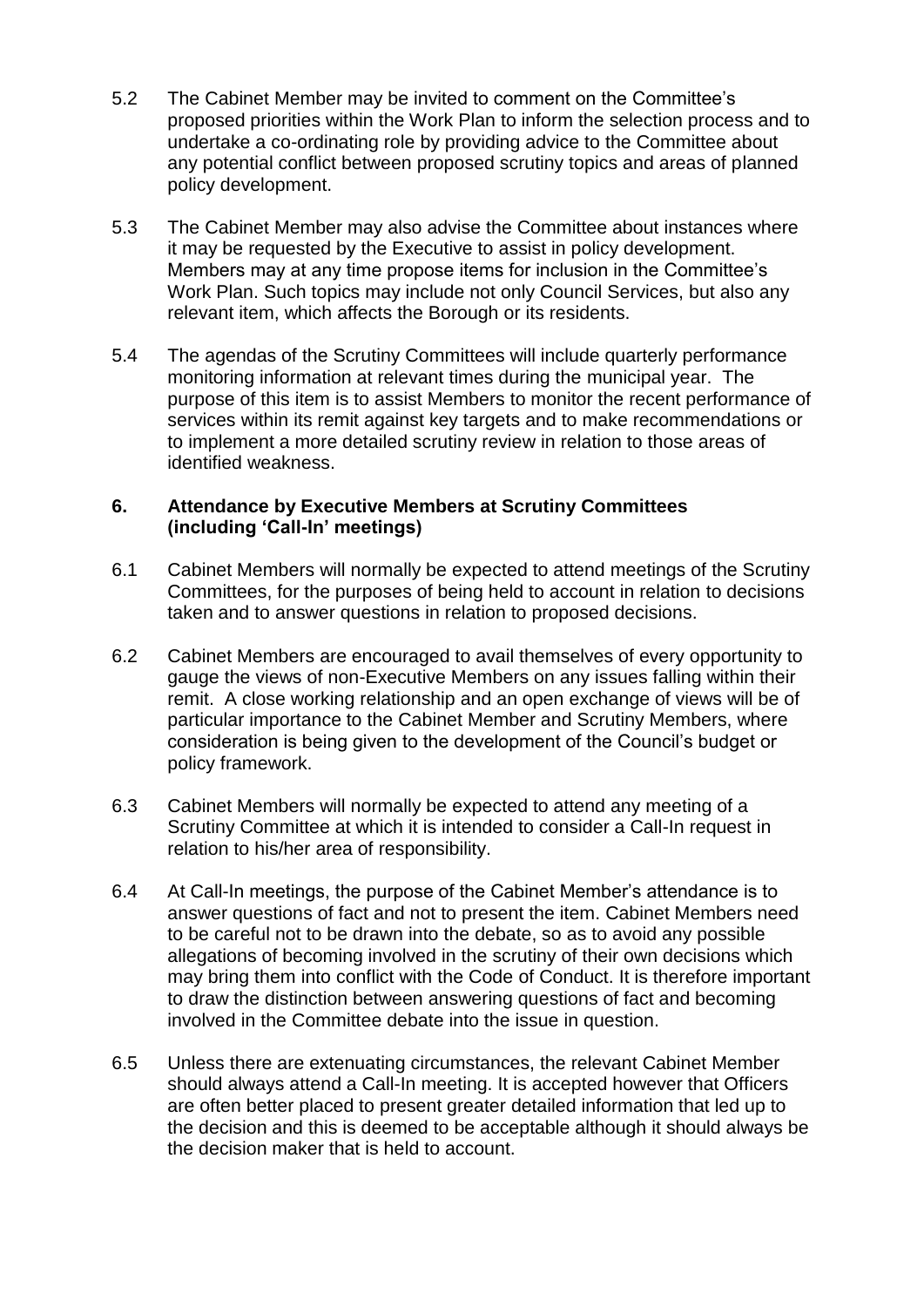- 6.6 The following procedure should take place at Call-In meetings:
	- The Members who called in the decision should speak first.
	- The Chairman would then invite the Cabinet Member (decision maker) to respond.
	- The Committee can then ask questions of the decision maker who may ask a relevant officer to supply further information if necessary.
	- The Committee debates the issue and votes on the outcome.
- 6.7 In the event of a situation where the relevant Cabinet Member cannot attend a Call-In meeting, the Leader of the Council or Deputy Leader should attend in their absence. In the event of both the Leader and Deputy Leader being unavailable, they should nominate another Cabinet Member to attend and be accountable for the decision.

# **7. Ethos of the Meeting**

- 7.1 All Members should promote an atmosphere of openness at Scrutiny Committee meetings and should strive to ensure that questioning and debate takes place within a climate of mutual respect and trust between Scrutiny Committee Members, the Cabinet Member and other participants.
- 7.2 Scrutiny Committee Members should be prepared to ask searching questions of Cabinet Members, who in turn should be willing to respond to any question put. It should however be stated that Scrutiny Committee Members should be aware of and show an understanding of the fact that Cabinet Members may not be in a position to answer every question immediately or in detail.
- 7.3 Cabinet Members should, in so far as possible, anticipate and be prepared to answer questions on decisions taken, or proposed to be taken, which fall within their remit. Cabinet Members should also value the contribution of Scrutiny Committee Members who raise questions under these headings and respond in an appropriate and professional manner.
- 7.4 Cabinet Members should normally be authorised by the Committee to speak upon any item on the agenda which falls into their portfolio area of responsibility and may at any time offer to assist the Scrutiny Committee by the provision of factual information or advice in relation to the matters under discussion.
- 7.5 The Chairman of the meeting shall at all times ensure that the conduct of the meeting shall be fair and that all participants are treated courteously.
- 7.6 The Chairman, supported by the officers, should provide leadership and guidance to the Committee on all scrutiny matters and should promote the Committee's role to improve services and monitor the effectiveness of Council policies.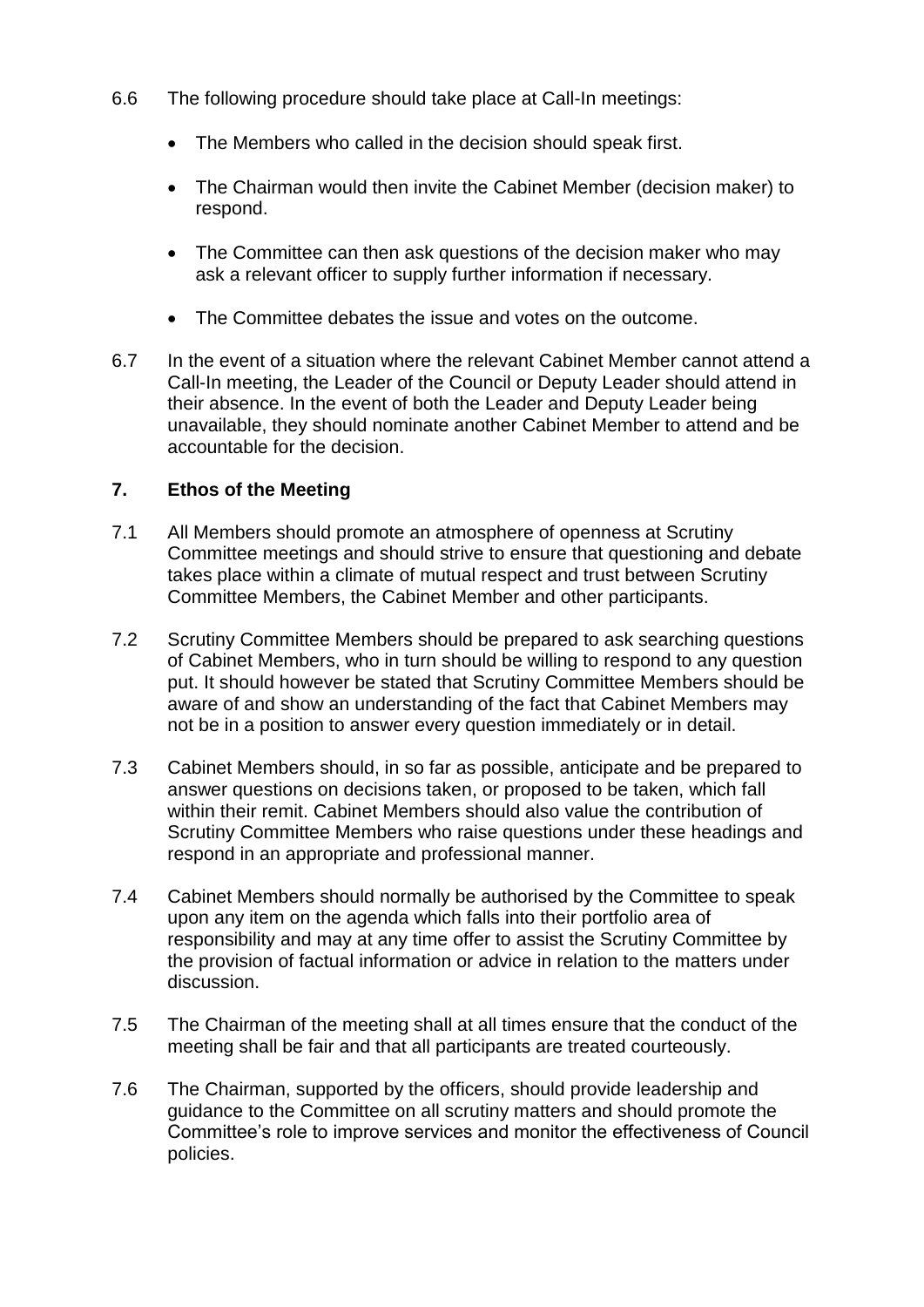# **8. Supporting Overview and Scrutiny Reviews**

- 8.1 These are reports with recommendation that have resulted from the work of a Task and Finish Group, Working Group or Inquiry Session who will have spent time considering background information, witness evidence, and formulating their recommendations.
- 8.2 The Chairman or Vice-Chairman of the parent scrutiny committee will be invited to present the final report at a Cabinet meeting.

The Cabinet can expect a report that:

- o Has clear, concise recommendations;
- o Identifies potential areas for improvement; and
- o Highlights implications including financial, legal, equality, policy, of the recommendations and where possible identify solutions as appropriate.
- 8.3 The relevant Portfolio Holder(s) can assist the review in a number of ways including:
	- o At the outset of the review, when the Task and Finish Group is considering the scope, methodology and witnesses to give evidence;
	- o During the review when the Portfolio Holder can be invited to give evidence;
	- o At the end of the review after the Task and Finish Group has produced the first draft of the report.
- 8.4 During the review period the Chairman of the Task and Finish Group is recommended to meet with the Portfolio Holder and Officers:
	- o To discuss the proposed scope, methodology and sources of evidence for the review and ascertain if the Portfolio Holder has any suggestions to make;
	- o To highlight and examine areas of potential agreement or disagreement in relation to the report's findings and recommendations to ascertain if any areas of disagreement can be resolved at the draft report stage, or identify if any further work needs to be done by the Task and Finish Group.
- 8.5 Although this dialogue is encouraged, it is recognised that the overview and scrutiny committees and their Task and Finish Groups are independent of the Cabinet and as such agreement may not be possible on all the findings and conclusions in a draft report.
- 8.6 It is recognised that senior officers have a valuable role to play in the scrutiny process in terms of the provision of factual evidence for a review. At the commencement of an internal review, the Chairman of the Task and Finish Group will notify the relevant Head of Service who will then contribute to the